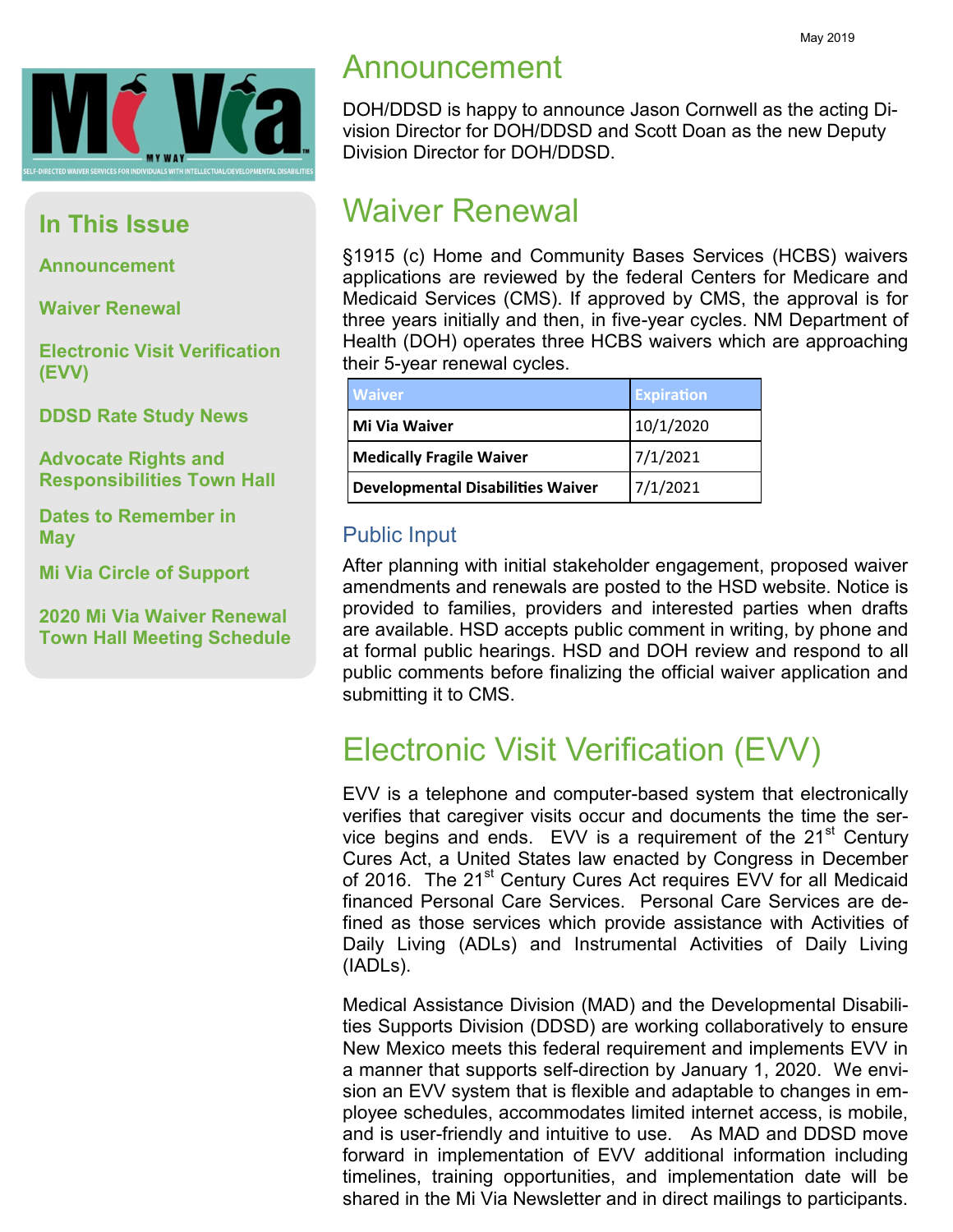FMA-Conduent Contact Information:

**Phone:** 1-866-916-0310 8:00 am to 5:00 pm Monday, Tuesday, Thursday, and Friday 8:00 am to 4:00 pm Wednesday

**Toll-free Fax:** 1-866-302-6787

**E-mail:** mi.via@conduent.com (Do not email forms to Conduent)

**Physical Address:** 1720-A Randolph Rd SE Albuquerque, NM 87106

#### **Note:**

The Mi Via Advisory Committee works with the State to share information and help with communication among all Mi Via Participants.

Comagine Health is the Third Party Assessor (TPA) for Mi Via. They are responsible for reviewing and approving the Service and Support Plans (SSP).







## DDSD Rate Study News

As you know, New Mexico Department of Health, Developmental Disabilities Supports Division (DDSD), has contracted with Public Consulting Group, Inc. (PCG) to perform a study to recommend reimbursement rates for services provided to individuals with intellectual and developmental disabilities through the Developmental Disabilities (DD), Mi Via (MV), and Medically Fragile (MF) waiver programs.

PCG will be conducting community forums in May and June to discuss the rate study.

Please see the information below for more details:

| <b>Date:</b> May 15, 2019          | <b>Date:</b> June 19, 2019                                                 |
|------------------------------------|----------------------------------------------------------------------------|
| <b>Time:</b> $1:30-4:00 \text{pm}$ | $\textsf{Time: } 1:30-4:00 \text{pm}$                                      |
|                                    | <b>Topic:</b> Rate Study Findings <b>Topic:</b> Rate Study Recommendations |

State Capital Round House 211 Old Santa Fe Trail, Room 307 Santa Fe, NM 87501

In addition to sharing updates on the project, the agenda will also include a Question and Answer period to obtain valuable feedback and input from the field.

In the meantime, if you have any questions or thoughts about the rate study process, please contact us by email or phone:

#### **Email address:** NMHCBSRatestudy@pcgus.com

**Phone line:** 1-844-225-3658





**Goal:** Learn about the waivers and the rules from the Center for Medicare and Medicaid Services that strengthen the rights of those receiving Waiver services.

**How:** Be part of an interactive presentation about advocate rights and responsibilities including stories of success from advocates.

Refreshments will be served.

#### **When: Thursday May 9, 9:30 am - 12:00 pm**

**Where:** San Juan Center for Independence, 1204 San Juan Blvd, Farmington, NM 87401.

If accommodations are needed, please contact Wendy Corry at 505- 238-0047 by May 2.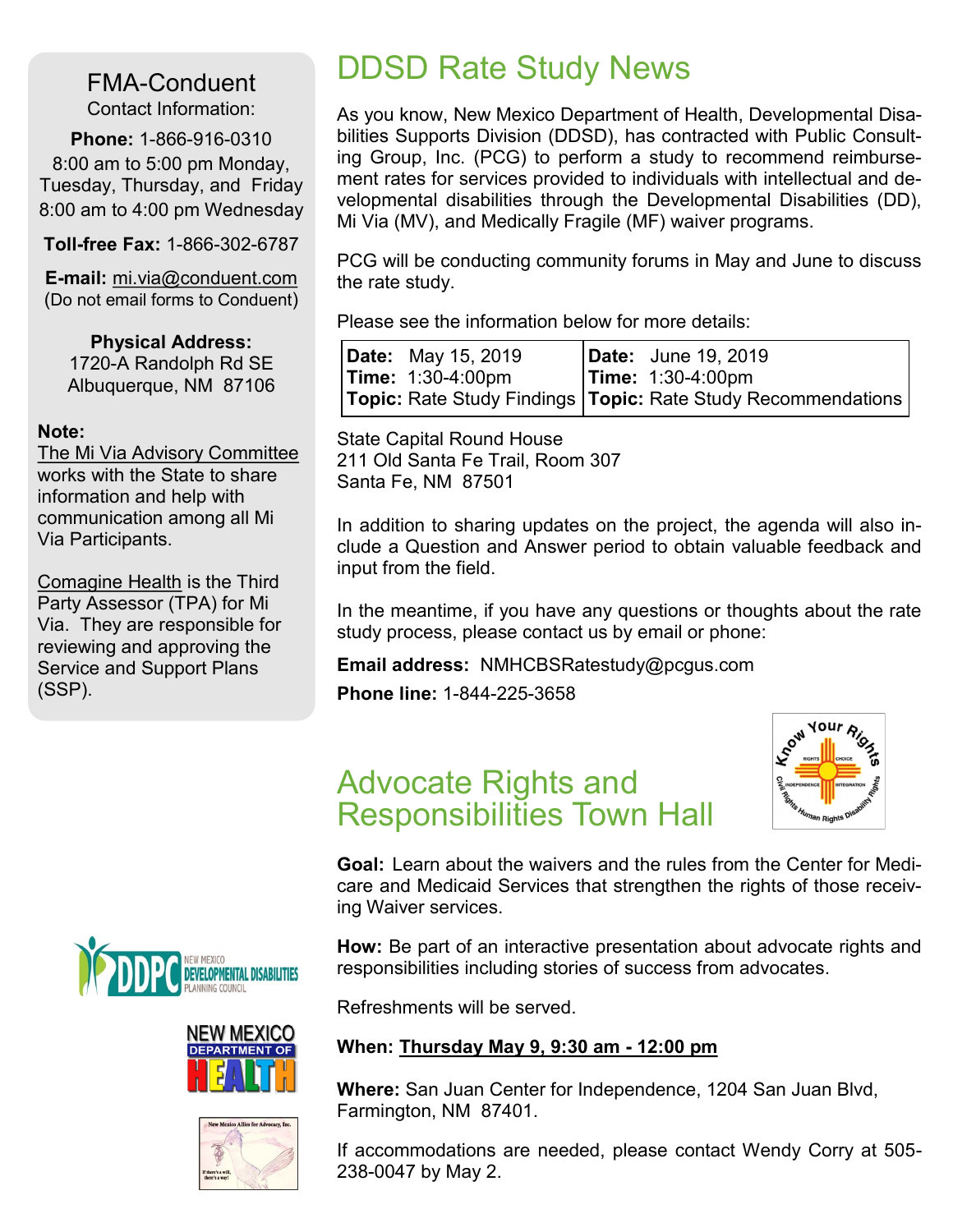## **Dates to Remember in May**

# May 2019

| Sun         | Mon                                                         | Tue            | Wed          | Thu              | Fri                                                                                                      | Sat                                                                                                                      |
|-------------|-------------------------------------------------------------|----------------|--------------|------------------|----------------------------------------------------------------------------------------------------------|--------------------------------------------------------------------------------------------------------------------------|
| April 28    | April 29                                                    | April 30       | $\mathbf{1}$ | $\overline{2}$   | 3<br><b>Vendor Checks</b><br><b>Received or</b><br><b>Deposited</b>                                      | $\overline{\mathbf{4}}$<br>Deadline to<br>submit PRFs for<br>5/17/19 payment                                             |
| $\mathbf 5$ | 6                                                           | $\overline{7}$ | 8            | $\boldsymbol{9}$ | 10<br>Paychecks and<br><b>Vendor Checks</b><br><b>Received or</b><br>Deposited; end of<br>the pay period | 11<br>Deadline to<br>submit faxed<br>timesheets,<br>Mileage & PRFs<br>for 5/24/19 pay-<br>ment; new pay<br>period begins |
| 12          | 13                                                          | 14             | 15           | 16               | 17<br><b>Vendor Checks</b><br><b>Received or</b><br><b>Deposited</b>                                     | 18<br>Deadline to<br>submit PRFs for<br>5/31/19 payment<br><b>March Spending</b><br>Reports Available<br>to EORs         |
| 19          | 20                                                          | 21             | 22           | 23               | 24<br>Paychecks and<br><b>Vendor Checks</b><br><b>Received or</b><br>Deposited; end of<br>the pay period | 25<br>Deadline to<br>submit faxed<br>timesheets,<br>Mileage & PRFs<br>for 6/7/19 pay-<br>ment; new pay<br>period begins  |
| 26          | 27<br><b>Conduent</b> and<br><b>State Offices</b><br>Closed | 28             | 29           | 30               | 31<br><b>Vendor Checks</b><br><b>Received or</b><br><b>Deposited</b>                                     | June 1<br>Deadline to<br>submit PRFs for<br>6/14/19 payment                                                              |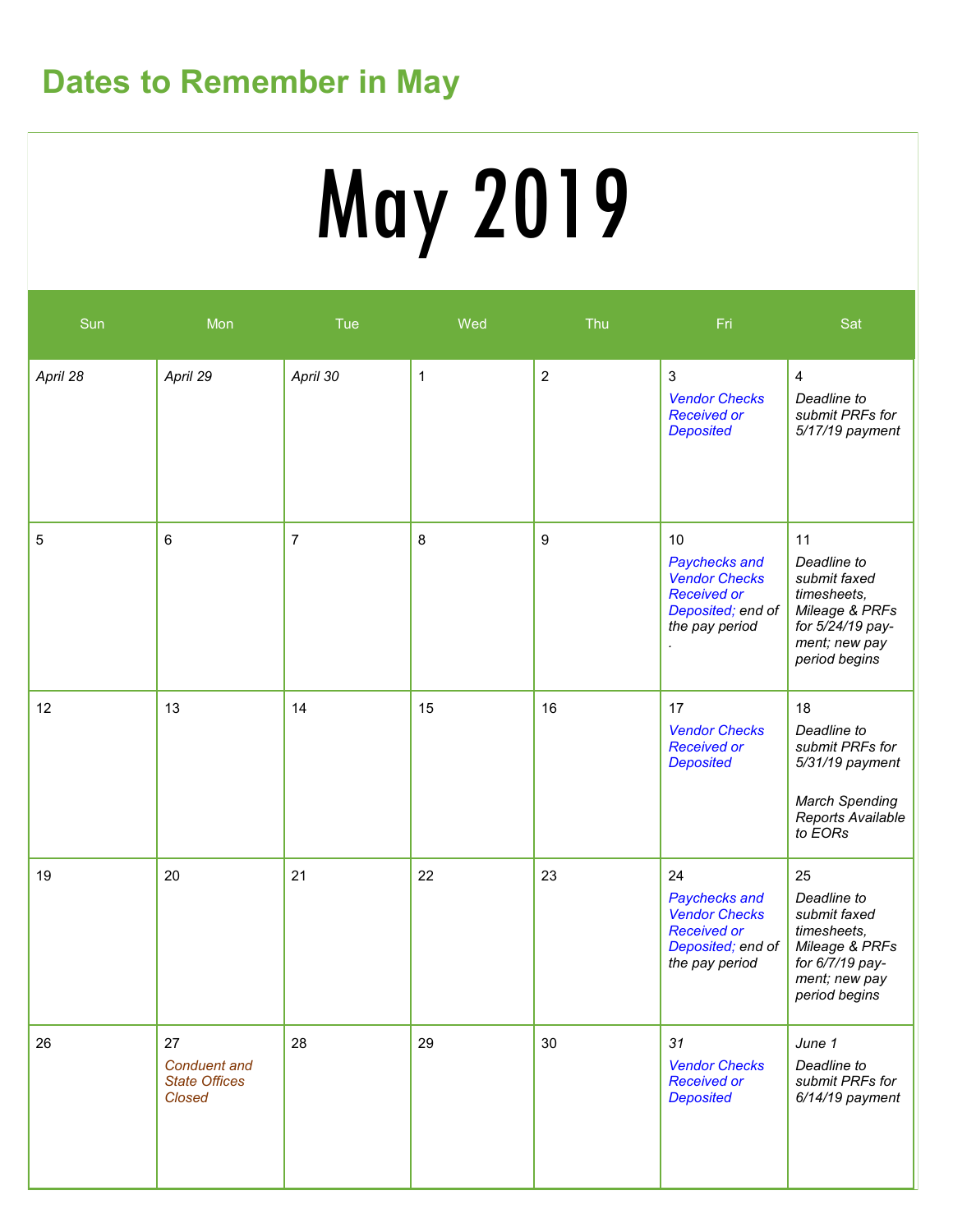# Mi Via Circle of Support

### **Web:** https://nmhealth.org/about/ddsd/pgsv/sdw

| <b>Agency Name</b>                                                                                                                                                                                                                                                                              |                                                                                                                  | <b>Contact Name</b>                                                                                                                                  | <b>Phone</b>                                            | E-mail                                     |                                                   | <b>Region(s)</b>            |  |
|-------------------------------------------------------------------------------------------------------------------------------------------------------------------------------------------------------------------------------------------------------------------------------------------------|------------------------------------------------------------------------------------------------------------------|------------------------------------------------------------------------------------------------------------------------------------------------------|---------------------------------------------------------|--------------------------------------------|---------------------------------------------------|-----------------------------|--|
| <b>AAA Participant Direction</b>                                                                                                                                                                                                                                                                |                                                                                                                  | Dave Murley                                                                                                                                          | 505-450-5974                                            | aaapd4@gmail.com                           |                                                   | All of New<br>Mexico        |  |
| CNRAG, Inc. (Care Network Re-<br>source Assistance Group)                                                                                                                                                                                                                                       |                                                                                                                  | <b>Fallon Vincell</b>                                                                                                                                | 575-621-3645                                            | fvincell@cnragusa.com                      |                                                   | Metro, SE<br>and SW         |  |
| <b>Consumer Direct Personal Care</b><br>(CDPC)                                                                                                                                                                                                                                                  |                                                                                                                  | Sandra Woodward                                                                                                                                      | 1-866-786-4999                                          | sandraw@consumerdirectcare.com             |                                                   | All of New<br>Mexico        |  |
| Excel Case Management, Inc.                                                                                                                                                                                                                                                                     |                                                                                                                  | Diane Metoyer                                                                                                                                        | 505-324-8660                                            | Metoyer@excelcasemanagement.com            |                                                   | NW and SE<br>Regions        |  |
| Los Amigos, LLC                                                                                                                                                                                                                                                                                 |                                                                                                                  | Sergio Garcia                                                                                                                                        | 505-204-6035                                            | Sergio@losamigosbs.com                     |                                                   | All of New<br>Mexico        |  |
| Me Town                                                                                                                                                                                                                                                                                         |                                                                                                                  | Kimberly Riebsomer                                                                                                                                   | 505-310-9069                                            | riebsomer@gmail.com                        |                                                   | Metro and NE                |  |
| Merit Consulting, LLC                                                                                                                                                                                                                                                                           |                                                                                                                  | <b>Tina Storey</b>                                                                                                                                   | 505-507-9995                                            | tinas@meritnm.com                          |                                                   | Metro                       |  |
| <b>Self-Directed Choices</b>                                                                                                                                                                                                                                                                    |                                                                                                                  | Sandy Skaar<br>Jacob Patterson                                                                                                                       | 505-508-1663                                            | Sandy@sdchoices.com<br>Jacob@sdchoices.com |                                                   | All of New<br>Mexico        |  |
| UNM Center for Development and<br>Disability (CDD)                                                                                                                                                                                                                                              |                                                                                                                  | <b>Phyllis Shingle</b>                                                                                                                               | 505-272-8284 or<br>1-866-383-3820                       | pshingle@salud.unm.edu                     | All of New<br>Mexico                              |                             |  |
| <b>Visions Case Management</b>                                                                                                                                                                                                                                                                  |                                                                                                                  | Charles Clayton                                                                                                                                      | 575-779-7419 or<br>1-888-588-9152                       | Charles@visionsnm.com                      |                                                   | All of New<br>Mexico        |  |
| Human Services Department / Medical Assistance Division - Exempt Services and Program Bureau<br>PO Box 2348, Santa Fe, NM 87504-2348, Toll-free Phone: 1-888-997-2583, Fax: 505-827-7277<br>Manages the FMA/Conduent (formerly Xerox) contract and the TPA/Qualis contract                      |                                                                                                                  |                                                                                                                                                      |                                                         |                                            |                                                   |                             |  |
| <b>Kresta Opperman</b>                                                                                                                                                                                                                                                                          |                                                                                                                  | Mi Via & Medically Fragile Unit Staff Manager<br>Functions: Mi Via & Medically Fragile Waiver oversight,<br>Conduent, Qualis, and Eligibility Issues |                                                         | 505-827-7776                               |                                                   | Kresta.Opperman@state.nm.us |  |
| <b>Joshua Gonzales</b>                                                                                                                                                                                                                                                                          |                                                                                                                  | Mi Via Unit Contract Manager<br>Functions: Mi Via Waiver oversight, Conduent issues                                                                  | 505-476-7254                                            |                                            | JoshuaS.Gonzales@state.nm.us                      |                             |  |
| vacant                                                                                                                                                                                                                                                                                          |                                                                                                                  | Mi Via Participant Issues Resolution & Eligibility<br>Functions: Participant Eligibility, Qualis, HSD/ISD Issues<br>and Technical Assistance         |                                                         |                                            |                                                   |                             |  |
| Department of Health / Developmental Disabilities Supports Division<br>5301 Central NE, Suite 203, Albuquerque, NM 87108. Phone: 1-800-283-5548<br>Operates the Mi Via Program for Developmental Disability (DD) and Medically Fragile (MF) Populations<br>Oversees consultant agency contracts |                                                                                                                  |                                                                                                                                                      |                                                         |                                            |                                                   |                             |  |
| <b>Regina Lewis</b>                                                                                                                                                                                                                                                                             |                                                                                                                  | Functions: Mi Via Waiver Program Manager, Mi Via Over-<br>sight and Participant/Consultant Issues and Technical As-                                  |                                                         | 505-841-5519                               | regina.lewis@state.nm.us                          |                             |  |
|                                                                                                                                                                                                                                                                                                 | sistance                                                                                                         |                                                                                                                                                      | Functions: Mi Via Waiver Program Coordination, Partici- |                                            |                                                   | Fax: 505-841-6523           |  |
| <b>Elaine Hill</b>                                                                                                                                                                                                                                                                              |                                                                                                                  | pant/Consultant Issues and Technical Assistance, and<br>statewide MF WCF & MF CACF                                                                   |                                                         | 505-841-5510                               | elaine.hill@state.nm.us<br>Fax: 505-841-6523      |                             |  |
| Anysia Fernandez                                                                                                                                                                                                                                                                                |                                                                                                                  | Functions: Mi Via Waiver Program Coordination, Partici-<br>pant/Consultant Issues and Technical Assistance, and NE<br>region DD WCF & DD CACF        |                                                         | 575-758-5934                               | anysia.fernandez@state.nm.us<br>Fax: 575-758-5973 |                             |  |
| <b>Rudy Aguilera</b>                                                                                                                                                                                                                                                                            | Functions: Mi Via Waiver Project Coordination, Participant/<br><b>Consultant Issues and Technical Assistance</b> |                                                                                                                                                      |                                                         | 505-841-5886                               | rudy.aguilera@state.nm.us<br>Fax: 505-841-6523    |                             |  |
| <b>Comagine Health (formerly Qualis Health)</b><br>PO Box 20910, Albuquerque, NM 87154-0190 Phone: 1-866-962-2180                                                                                                                                                                               |                                                                                                                  |                                                                                                                                                      |                                                         |                                            |                                                   |                             |  |
| <b>Care Coordination</b>                                                                                                                                                                                                                                                                        |                                                                                                                  |                                                                                                                                                      |                                                         |                                            |                                                   |                             |  |
| <b>Blue Cross Blue Shield</b>                                                                                                                                                                                                                                                                   |                                                                                                                  | 1-877-232-5518, option 3                                                                                                                             |                                                         | www.bcbsnm.com/community-centennial        |                                                   |                             |  |
| Presbyterian                                                                                                                                                                                                                                                                                    |                                                                                                                  | 505-923-5200                                                                                                                                         |                                                         | www.phs.org/centennialcare                 |                                                   |                             |  |
| <b>Western Sky</b>                                                                                                                                                                                                                                                                              |                                                                                                                  | 1-844-543-8996                                                                                                                                       |                                                         | www.westernskycommunitycare.com            |                                                   |                             |  |